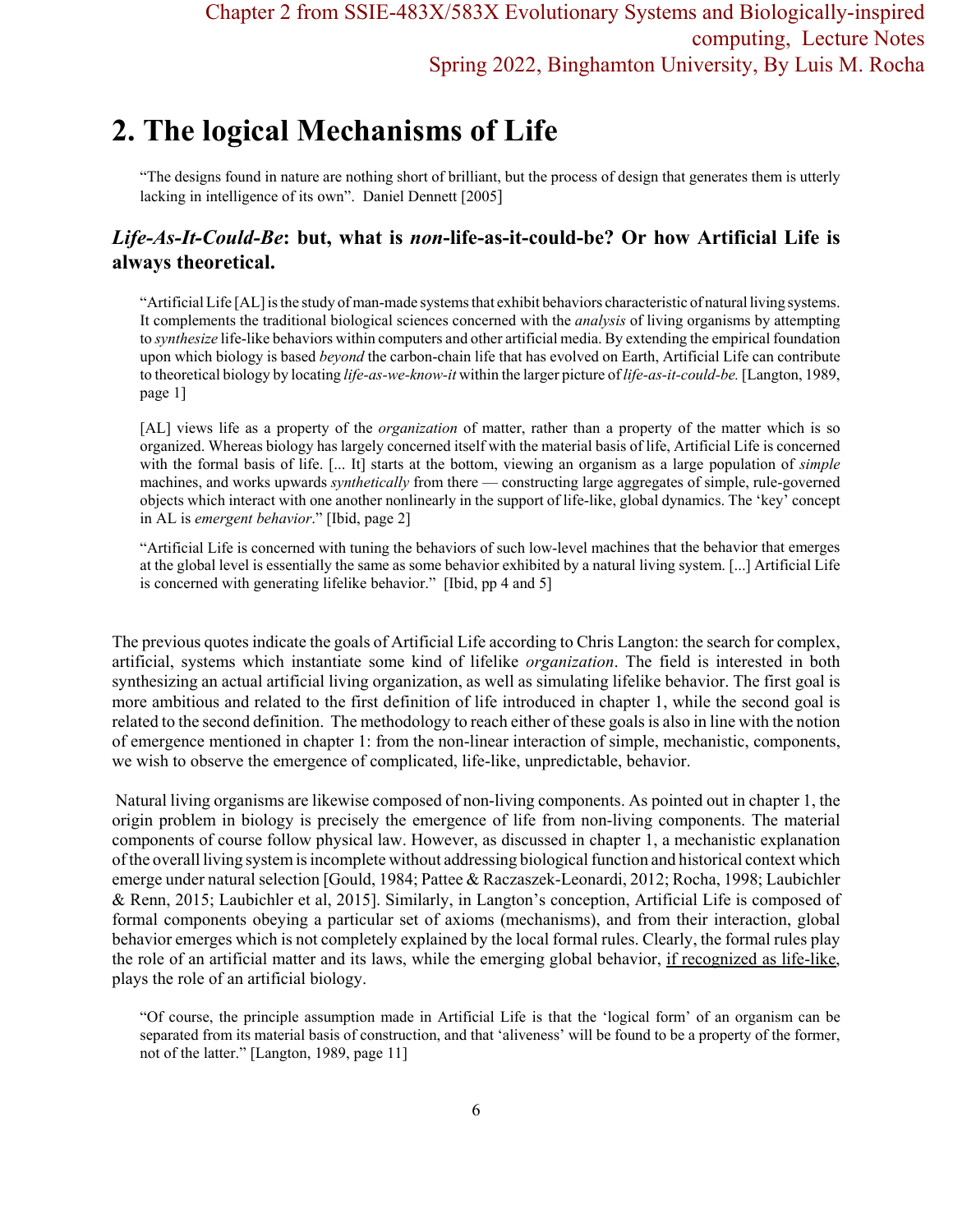The idea – a systems thinking idea as discussed below – is that if we are able to find the basic design principles of the living organization, then the material substrate used to realize life is irrelevant. By investigating these basic principles we start studying not only biological, carbon-based, life – life-as-weknow-it – but really the general (even universal) rules of life, or life-as-it-could-be. Moreover, from a better understanding of the design principles of life, we can use them to solve engineering problems similar to those that living organisms face [Segel and Cohen, 2001; DeCastro and Von Zuben, 2005]. Several problems have been raised regarding this separation of matter from organization (or form); that is, the search for a universality without matter [Cariani, 1992; Moreno et al, 1994], which will not be discussed here to focus on the relationship between the two distinct goals of AL.

The two goals of AL are usually described as *hard* and *soft AL* respectively. The first concerns the synthesis of artificial life from computational or material (e.g. embodied robotics) components. The second is interested in producing life-like behavior and is essentially metaphorical. Studying and characterizing the collective behavior that emerges from the complex interaction of formal components in search of *interesting* behavior leads to a certain circularity. If AL is concerned with finding (synthesizing or simulating) life-like behavior in artificial systems, we are ultimately binding life-as-could-be to the behavior of life-as-we-know-it by virtue of some subjective resemblance. This can hardly be accepted as a *scientific* search for general principles since experiments are not performed on an independent, natural reality, but rather on artificial components built according to the theory (or design principles) one is testing to begin with: simulations validated by (metaphorical) theory rather than direct experiments.

"They say, 'Look, isn't this reminiscent of a biological or a physical phenomenon!' They jump in right away as if it's a decent model for the phenomenon, and usually of course it's just got some accidental features that make it look like something." [Jack Cowan as quoted in *Scientific American*, June 1995 issue, "From Complexity to Perplexity", by J. Horgan, page 104]

"Artificial Life — and the entire field of complexity—seems to be based on a seductive syllogism: There are simple sets of mathematical rules that when followed by a computer give rise to extremely complicated patterns. The world also contains many extremely complicated patterns. Conclusion: Simple rules underlie many extremely complicated phenomena in the world. With the help of powerful computers, scientists can root those rules out." [J. Horgan, *Scientific American*, June 1995 issue, "From Complexity to Perplexity", page 107]

"Artificial Life is basically a fact-free science". [John Maynard Smith as quoted in *Scientific American*, June 1995 issue, "From Complexity to Perplexity", by J. Horgan, page 107]

The problem is that AL models and theory must be experimentally validated against something, otherwise it becomes a fact-less manipulation of computer rules with subjective resemblances to biology. AL produces formal systems that display emergent complex behaviors, but which behaviors can be classified as "life-as-itcould-be" and which cannot? What is the formal *threshold of complexity* needed? In the natural world we are able to distinguish life from non-life, biology from physics due to the known signatures of bio-chemistry. Furthermore, we can experiment with biology directly, since it is materially available independently of any theory we may have about it. In the formal realm, we likewise need criteria to distinguish logical life from logical non-life, artificial life from artificial physics. But since the criteria are to be tied to life-as-it-could-be, per Langton's framing, they must ultimately be theoretical. Life-as-it-could-be is never available for direct experimentation; scientific experimentation requires implementation of some theoretical model (simulations), even if we build them materially.

"Artificial Life must be compared with a real or an artificial nonliving world. Life in an artificial world requires exploring what we mean by an alternative physical or mathematical reality." [Pattee, 1995]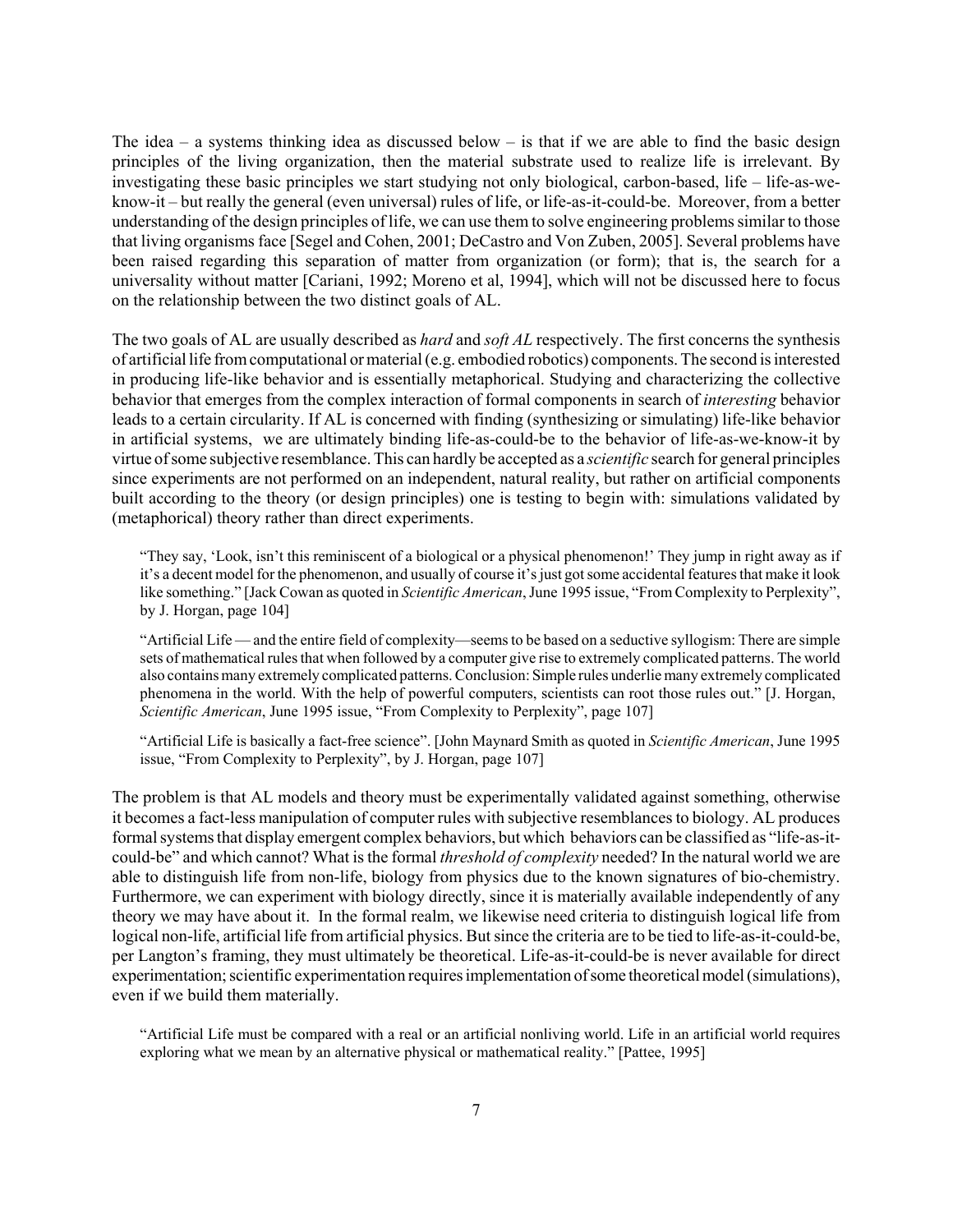In a strict sense, thus, AL cannot be an experimental science and must remain theoretical by definition. Its methodology requires existing theories of life to be compared against. Still, it can certainly contribute to the meta-methodology of Biology by allowing us to test and improve biological theory beyond unavoidable material constraints, such as the incomplete fossil record or fast measurement of cellular activity. From this point of view and to be useful, AL should not settle for vague rules of what constitutes living behavior. Whether we want to synthesize life or merely simulate a particular behavior of living organisms, the field should aim to investigate the clear rules that allow us to distinguish life from non-life in a sound theoretical framework that remains in sync with "life-as-we-know-it" (see Chapter 5). Only by establishing an artificial physics, from which an artificial biology can emerge, and a *theory*, or set of rules, distinguishing the two, can it explore a generalized theory of life. Naturally, the requirements for hard AL are much stricter, as we are not merely interested in behaviors that can be compared to real biological systems with looser or stricter rules, but the engineering (realization) of an artificial organization that must be agreed to be living according to some clear theory. Soft AL can restrict itself to particular behavioral traits which need only to be simulated to a satisfactory degree.

## **Simulations, Realizations, Systemhood, Thinghood, and Theories of Life**

"Boids are *not* birds; they are not even remotely like birds; they have no cohesive physical structure, but rather exist as information structures — processes — within a computer. But — and this is the critical 'but'— at the level of behaviors, *flocking Boids and flocking birds are two instances of the same phenomenon*: flocking. [...] The 'artificial' in Artificial Life refers to the component parts, not the emergent processes. If the component parts are implemented correctly, the processes they support are genuine — every bit as genuine as the natural processes they imitate. [...] Artificial Life will therefore be genuine life —it will simply be made of different stuff than the life that has evolved on Earth." [Langton, 1989, pp. 32-33]

"Simulations and realizations belong to different categories of modeling. Simulations are metaphorical models that symbolically 'stand for' something else. Realizations are literal, material models that implement functions. Therefore, accuracy in a simulation need have no relation to quality of function in a realization. Secondly, the criteria for good simulations and realizations of a system depend on our theory of the system. The criteria for good theories depend on more than mimicry, e.g., Turing Tests." [Pattee, 1989, page 63]

As Pattee points out, the bottom line is that a simulation, no matter how good it is, is not a realization. Nonetheless, it may still be possible to obtain artificial living organisms (realizations) if, from an artificial environment, we are able to generate, in a bottom-up manner, organizations which match some theory of life we wish to test. Howard Pattee [1989] has proposed that if emergent artificial organisms are able to perform measurements, or in other words, categorize their (artificial or natural) environment, then they may be considered realizations. Some claim that computational environments do not allow for this creative form of emergence [see Cariani, 1992; Moreno, et all, 1994]. In any case, whatever environment we may use, computational or material, the very conception of a living phenomenon requires a theory to recognize it–to distinguish life from non-life. For instance, the flocking behavior in Langton's quote above assumes a theory about flocking such that we can say that flocking boyds and flocking birds are instances of the same phenomenon–and boyds and similar systems are circularly devised so that they meet such a theory.

In contrast, by being circumscribed to organizations that exist in and reproduce and evolve by DNA-RNA-Protein biochemistry, *life-as-we-know-it* can be experimentally studied without a theory of biological phenomena. One can counter-argue that known biochemistry implies an inductive theory that all life is made of DNA-RNA-Protein biochemistry. But since that biochemistry is universal for (recognized) life on Earth, we can work within this universe without consideration for such a foundational "theory," unless and until another life form is discovered. Certainly at its edges one can ask if such evolving things as viruses are alive?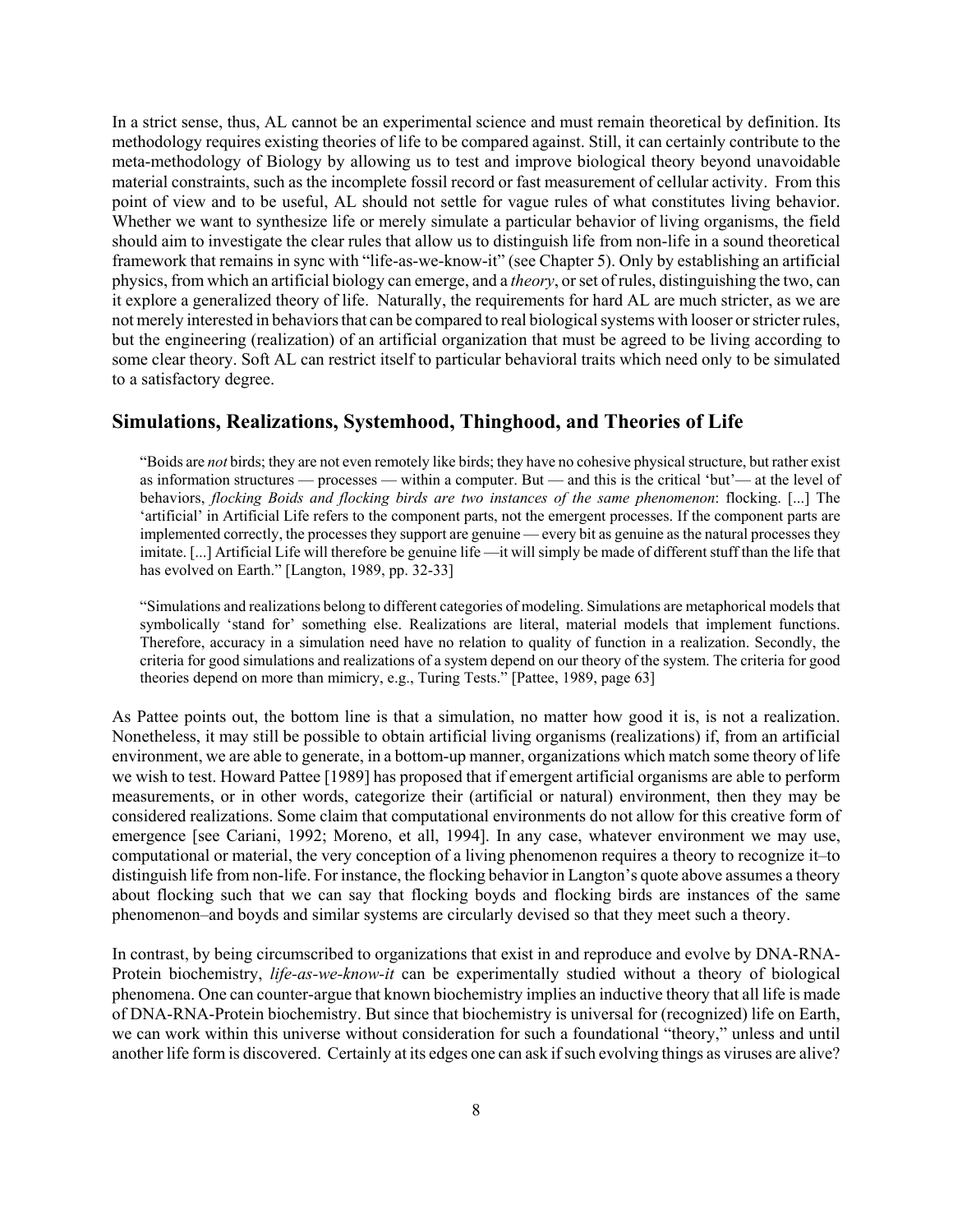Since at its most foundational level life is recognized as organizations that reproduce and evolve by DNA-RNA-Protein biochemistry, even the autonomy of such reproduction does not need to be (theoretically) postulated and observed. Thus it is easy to agree that viruses that reproduce in networks of DNA-RNA-Protein biochemistry (that include other organisms) are alive–even if their reproduction is not autonomous.

Certainly theory is useful and indeed foundational for biology, e.g. Natural Selection. But hypothesis validation in the life sciences can focus on experimental mechanism identification without needing to justify that the organisms or behaviors under study constitute biological phenomena. In contrast, in AL, experimenting on (artificial) mechanisms is always tied to a generalized phenomenon such as flocking, which needs to be defined as a guiding theory or general system [Klir, 2001]. Indeed, AL can be seen as a discipline (focusing on life phenomena) of complex systems science, which encompasses the search of those *organizational* properties of the universe which can be abstracted from their specific material substrate: *systemhood* from *thinghood* [Rosen, 1986; Klir, 2001]. The abstraction of general principles of organization is always dependent on a theory which conceives organizations that may never exist in reality in its pure form, but which are nonetheless most useful not only for theory but for experimental approximations via models and simulations, e.g. ideal gases and scale-free networks [Barrat, Barthelemy, and Vespignani, 2008; Broido & Clauset, 2019; Holme, 2019]. But the usefulness of general systems, as Pattee's quote stresses, depends on more than vague mimicry. It depends on the accurate predicticability of natural phenomena such as climate and pandemics – *as-we-know-them* and can access experimentally, not just *as-they-could-be* theoretically.

The difficulty for systems science, or complexity theory, lies precisely in the choice of the appropriate level of abstraction. If we abstract too much and do not validate against natural phenomena, most things will look alike, leading to a theory of fact-less, reminiscent analogies, exposed by Cowan and Maynard-Smith above. If, on the other hand, we abstract too little, inquiry reduces to increasingly specific niches, accumulating much data and knowledge about (context-specific) components without much *understanding* of, or ability to *control*, the (general) macro-level organization. In the context of life, we do not want to be tied uniquely to knowledge about gene *x* in organism *y*, but we also do not want *life-as-could-be* to be anything at all that makes no predictions about *life-as-we-know-it* or even unknown natural life forms we may find. The challenge lies precisely on finding the right amounts of theoretical *systemhood* and experimental *thinghood*, as well as the interactions between the two, necessary for a good theory of life, real or artificial.

A final unanswered question is whether there are systems from which *systemhood* cannot be completely abstracted from *thinghood*? Life is sometimes proposed as one of those systems [see Rosen, 1986, 1991; Moreno et al, 1994; Pattee, 1995]. However, as we will see in this course (see remaining chapters), we can at least demonstrate that there are many general systems derived from biological systems which lead to very useful bio-inspired computing algorithms, suggesting that systemhood principles can be extracted and indeed help explain life phenomena such as adaptation, evolution, self-organization, control, stigmergy, collective behavior, immunity, and intelligence.

### **Further Readings and References**

Barrat, A., M. Barthelemy, and A. Vespignani [2008]. *Dynamical processes on complex networks*. Cambridge university press, pp. 756-59.

Broido, A. D., & Clauset, A. (2019). "Scale-free networks are rare" . *Nature Communications*, **10**(1), 1017.

Cariani, P. [1992], "Emergence and Artificial Life" In *Artificial Life II*. C. Langton (Ed.). Addison-Wesley. pp. 775-797. de Castro, L. N. & Von Zuben, F. J. (eds.) [2005]*. Recent Developments in Biologically Inspired Computing*. Idea Group Publishing.

Dennet, D.C. [2005]. "Show me the Science". *New York Times*, August 28, 2005.

Holme, P. (2019). "Rare and everywhere: Perspectives on scale-free networks". *Nature Communications*, **10**(1), 1016.